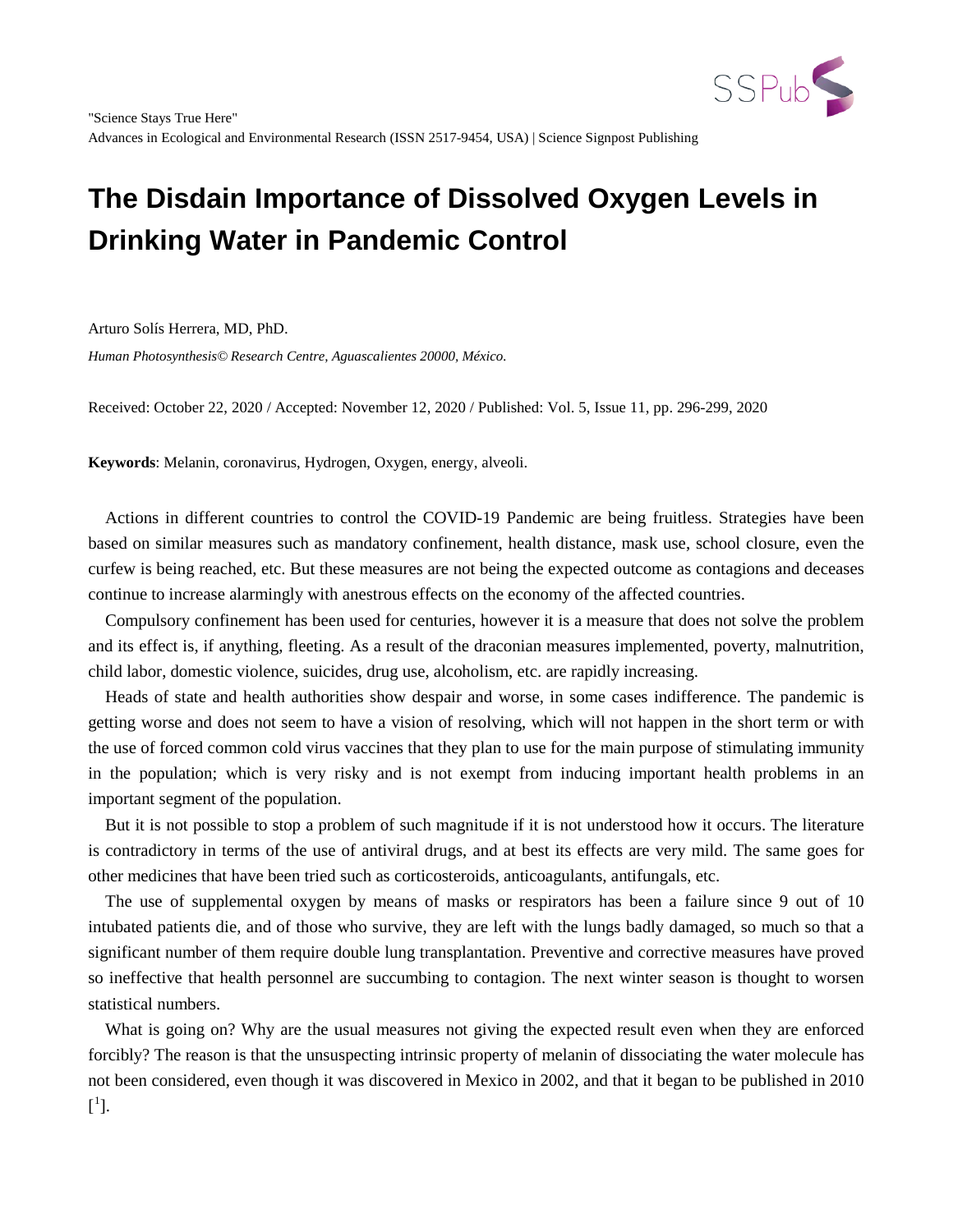Our discovery of a chemical process in humans, which was only known in plants, is disruptive knowledge because it changes biology in its totality. This discovery was not an occurrence, as it was the result of a study that lasted 12 years (1990-2002) and included 6000 patients. The study's working hypothesis was to correlate the characteristics of blood vessels entering and leaving the optic nerve and the three main causes of blindness in the world that are macular degeneration by age, diabetes, and glaucoma.

The main variable under study was the characteristics of the blood vessels of the optic nerve, as we tried to find anatomical details that could serve as indicators of early disease, which would therefore allow for early treatment. But within a few weeks of starting the study, we included a second variable under study that was the constant presence of melanin around the optic nerve.





We were powerfully struck by nature's insistence on placing melanin around the optic nerve practically in all the patients we examined, because nature only insists on important things. Soon we found that melanin exerted an undescribed influence on blood vessels, as they seemed to flee it. Such behavior was so constant that we could think without fear of making mistakes that the more melanin there were fewer blood vessels and vice versa.

It took us a while to explain this antagonism, because we first looked for vasoactive peptides that the tissues in the presence of melanin could synthesize, but this search was fruitless, besides that melanin is an amorphous substance, which has no structure comparable to the rough endoplasmic reticulum.

We were baffled by the long and fruitless search for some explanation about vessel antagonism and melanin when we were able to detect a second important factor: more melanin, higher oxygen levels in tissues and vice versa. We had two axioms, i.e. obvious truths that don't need to be proven. And partly the mystery was beginning to resolve, as the best-known antiangiogenic agent is elevated oxygen levels.

What followed was to try to find the source of so much oxygen, because in our working circumstances they were 34% higher than that of tissues with less melanin. The difference was significant, of such magnitude that it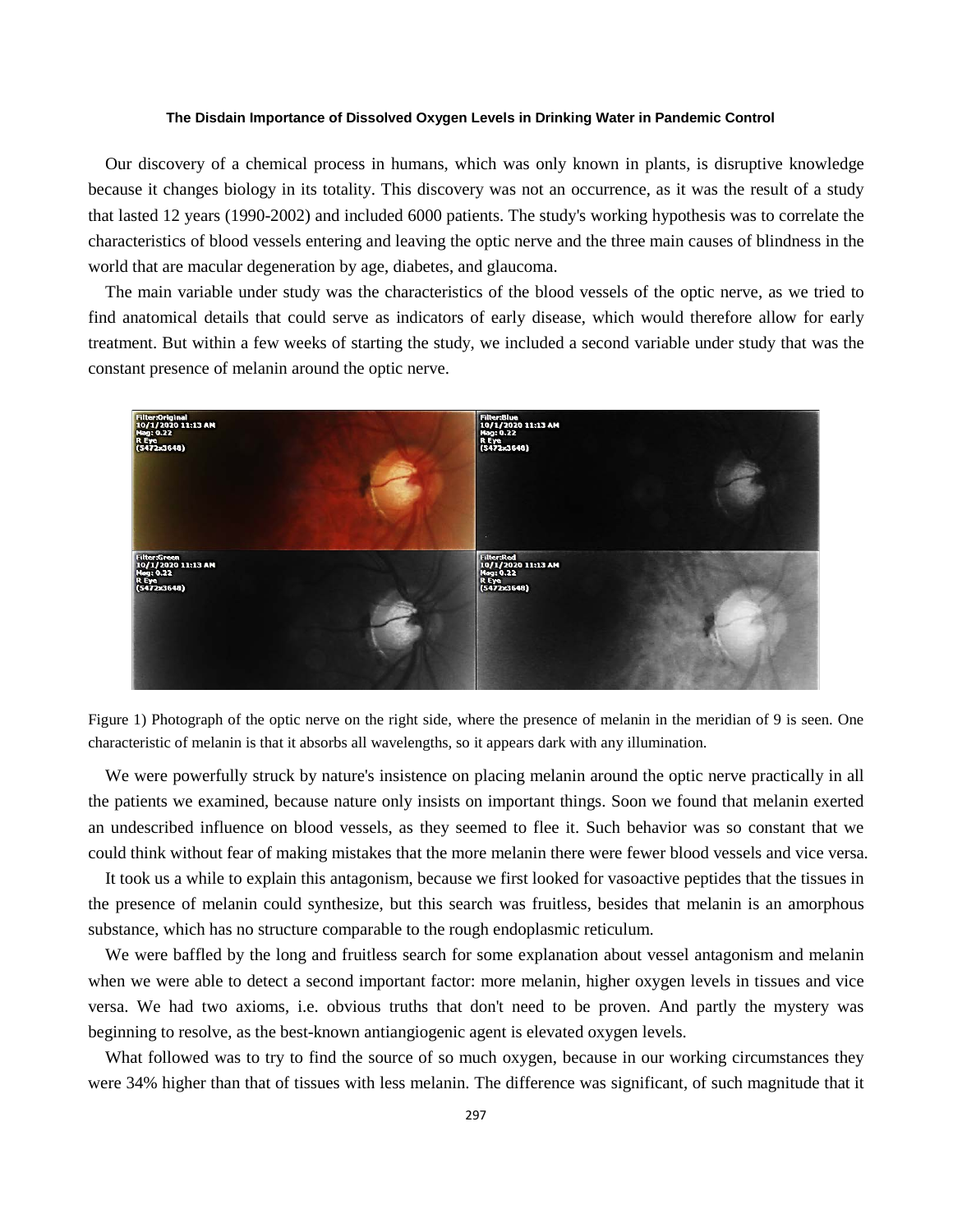could not be considered circumstantial. But even though we reviewed a multitude of tissue factors and processes that could explain where that amount of oxygen came from, we could not find anything about it.

Until February 2002, in the midst of a steed full of biochemical equations that could not be concatenated, we first glimpsed the possibility that melanin would generate oxygen by dissociating the molecule from water, like chlorophyll in plants. And from then on everything started to clear up.

At the end of the study we were able to conclude that melanin possessed the unsuspected intrinsic property of dissociating the water molecule. But unlike chlorophyll, it happens day and night as melanin absorbs all electromagnetic radiation. On the other hand, chlorophyll irreversibly dissociates the molecule from the water, expelling the toxic oxygen into the atmosphere.

That is: plants do not take oxygen from the atmosphere but obtain it from the water they contain by dissociating that molecule. So, melanin in humans, allows us to get oxygen from the water that the body contains inside, so we do not need to get it from the air around us  $[^2]$  $[^2]$  $[^2]$ .

And the evolution of COVID-19 patients proves it. The lung is practically destroyed as health personnel are bent on introducing oxygen into the body through a non-natural pathway, as the main lung function is the elimination of  $CO<sub>2</sub>$  that the human body constantly produces, not so the absorption of oxygen.

The physiological way by which our body obtains the oxygen present inside it, comes from the dissociation of the water molecule by melanin. So low blood oxygen levels, less than 90%; and that they are an early sign in patients affected by COVID, it is not because the lung is not oxygenating the blood, which has never happened, but that the melanin of the body is depauperated for various reasons and cannot dissociate the molecule from water.

So, what can we do to make the body's melanin dissociate water efficiently again? It is not possible to erase contamination of the environment of a plumage, which is the main cause of melanin dysfunction. But if it is possible to raise the levels of dissolved oxygen in the drinking water that is supplied to the population.

So, if we review data from countries that have been remarkably successful in the fight against COVID, they have in common dissolved oxygen levels above 6 mg/L. On the other hand, countries that are fringing characteristically have dissolved oxygen levels in drinking water below 2 mg/L.

It is not very difficult to rapidly raise dissolved oxygen levels in drinking water, which would drastically change the behavior of the current pandemic, as it would abruptly reduce its progress, much more than the draconian measures implemented to date.

There are several methods for oxygenating water, with a higher or lower level of effectiveness, but it is a strategy that would quickly bear fruit, allowing a rapid reactivation of economic activities. The best test is the substantial differences in the number of dead and infected between countries where dissolved oxygen levels in drinking water are naturally high, compared to the countries most affected by the pandemic, where these levels are consistently low, below 2 mg/L.